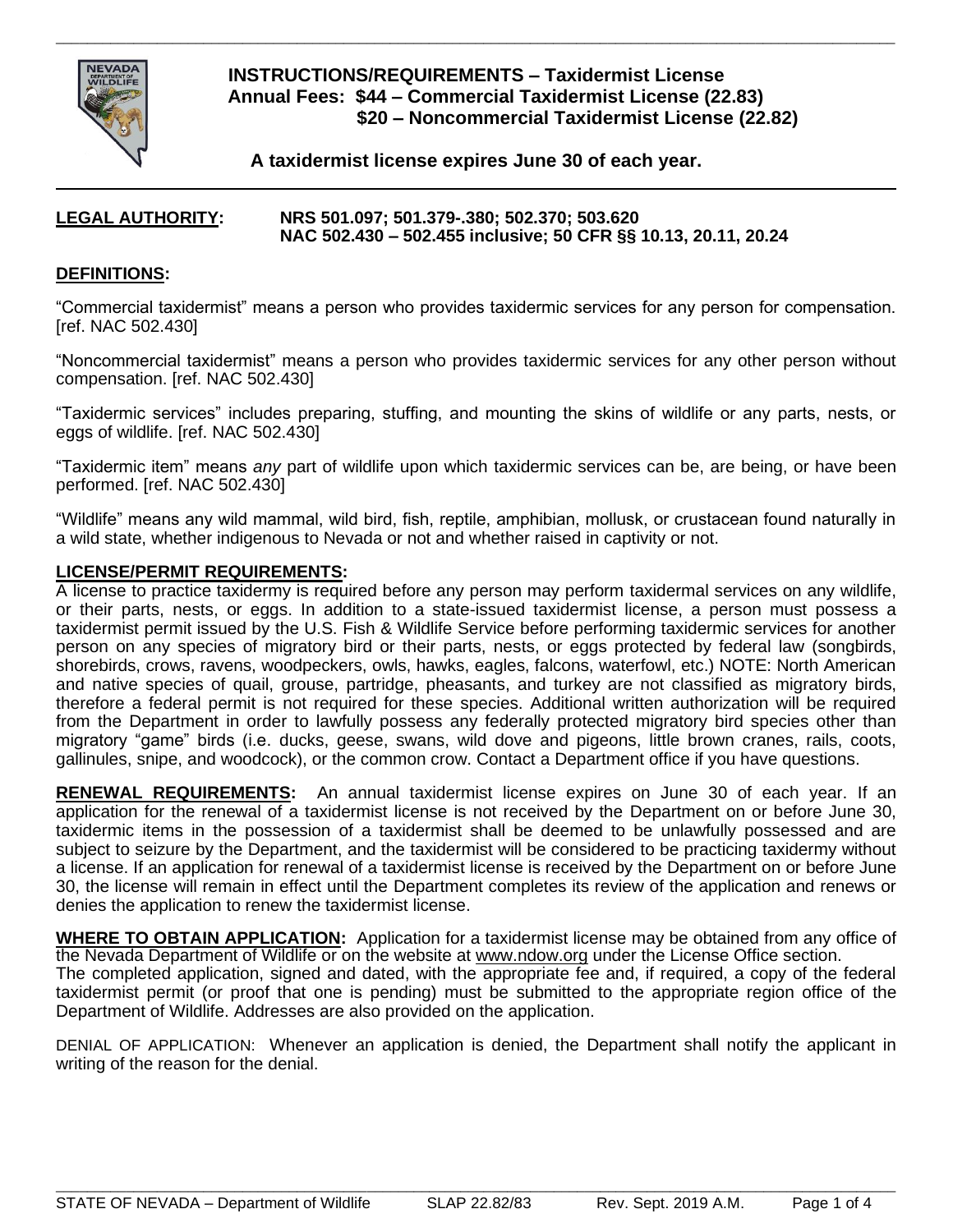# **PERTINENT STATUTES AND REGULATIONS**

## **NRS 502.370 Licensing of taxidermists.**

 1. A license to practice taxidermy is required before any person may perform taxidermal services for others on any wildlife or their parts, nests, or eggs.

2. *(License term and fees - - see page 1)*

 3. Any person who wishes to obtain a license to practice taxidermy must apply for the license on an application form provided by the Department. The applicant must provide such information on the form as the Commission may require by regulations.

 4. The Commission may adopt regulations governing the licensing of taxidermists and the practice of taxidermy, including:

 (a) The receipt, possession, transportation, identification, purchase, and sale of wildlife or parts thereof to be or which have been processed by a taxidermist;

(b) The maintenance and submission of written records; and

 (c) Any other matter concerning the practice, conduct, and operating procedures to taxidermists as the Commission may deem necessary.

 5. A person who is authorized to enforce the provisions of this Title may enter the facilities of a licensee at any reasonable hour and inspect the licensee's operations and records.

 6. If a licensee is convicted of a violation of any provision of this Title or the regulations adopted by the Commission, the Commission may revoke his license and may refuse to issue another license to him or her for a period not to exceed 5 years.

 7. The provisions of this section do not apply to institutions of learning of this State or of the United States, or to research activities conducted exclusively for scientific purposes, or for the advancement of agriculture, biology, or any of the sciences.

## **NAC 502.440 License: Application; validity; renewal.**

 1. An application for a taxidermist license may be obtained from any office of the Department. The applicant shall include on his application:

(a) His name, residential and mailing addresses, and telephone number.

 (b) The name and telephone number of his taxidermic business and, if different from his residential address, the address from which taxidermic services will be provided;

(c) Whether or not the taxidermic services are provided for compensation;

 (d) If the applicant must possess a federal taxidermist permit, a copy of the permit or proof satisfactory to the Department that federal approval of such a permit is pending;

 (e) The name of each state where he holds or has held a taxidermist license or permit to perform taxidermic services;

 (f) If the applicant has been convicted of violating laws or regulations relating to taxidermy or commercialization of wildlife of any state or the United States Fish and Wildlife Service within the 5 years immediately preceding the date of the application, a description of each violation, a description of the penalty imposed for each violation and the name of the state in which the conviction occurred;

 (g) Whether, at the time of the application, the privileges granted to the applicant by another state or the United States Fish and Wildlife Service relating to taxidermy are suspended or revoked; and

(h) His signature and the date on which he signed the application.

 2. A taxidermist license issued by the Department pending the issuance of a federal permit to perform taxidermic services on:

 (a) A migratory bird that is protected by the Migratory Bird Treaty Act, as amended, 16 U.S.C. §§ 703 et seq.; or

 (b) A species of wildlife that is listed as threatened or endangered by the United States Fish and Wildlife Service,

is not valid for the purpose of performing taxidermic services on the migratory bird or the endangered or threatened species until the federal permit has been issued by the United States Fish and Wildlife Service to the licensee.

3. A completed application and required fees must be submitted to the Department.

4. *(Renewal requirements are explained on page 1.)*

## **NAC 502.445 Commercial taxidermist: Authorized acts.**

1. A person licensed in Nevada as a commercial taxidermist may:

 (a) Receive, transport, ship by common carrier, hold and perform taxidermic services on lawfully acquired wildlife.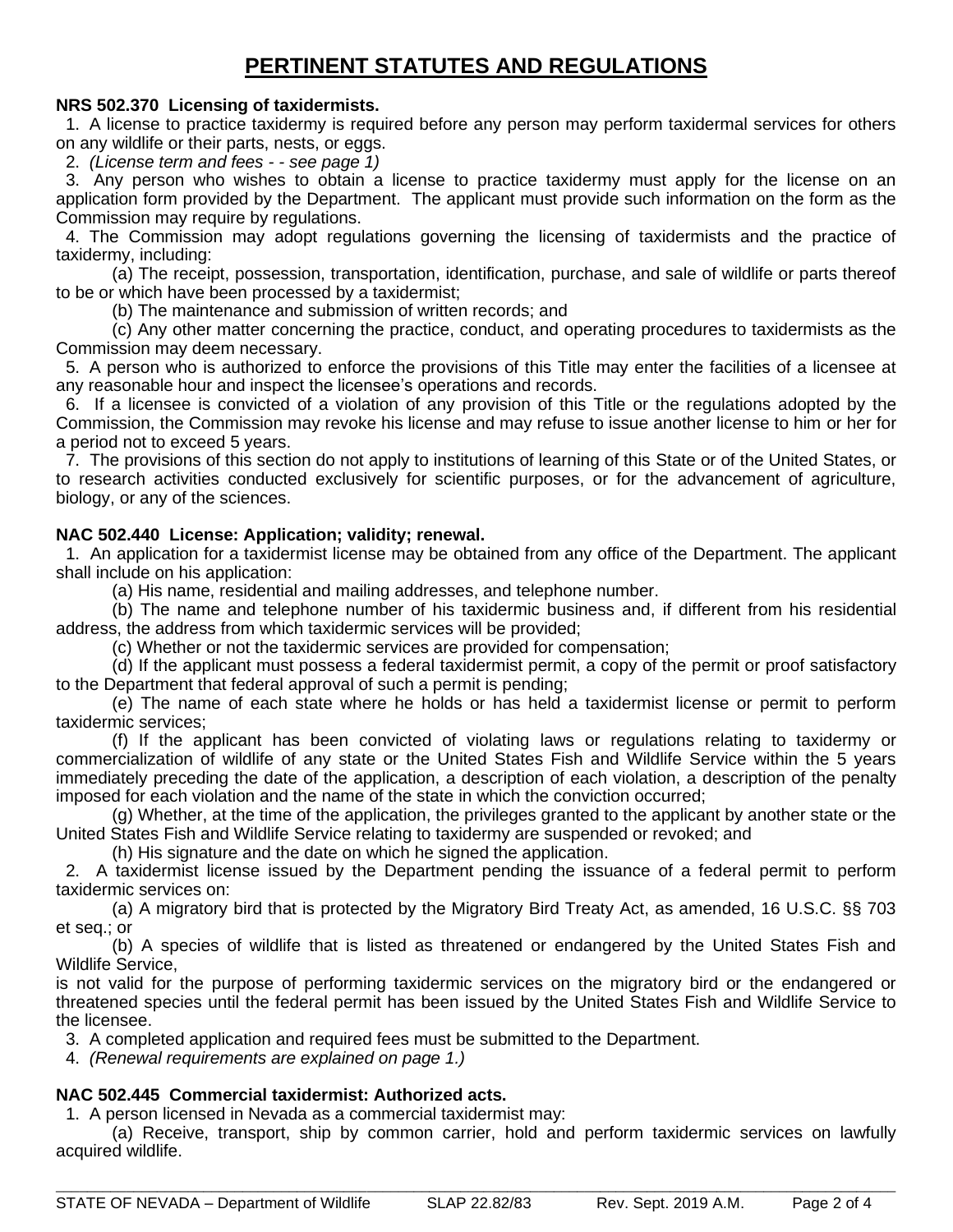(b) Receive compensation for taxidermic services.

 (c) Purchase or otherwise legally acquire for taxidermic purposes the raw skins or hides of furbearing or game mammals which are lawfully taken.

 (d) Sell or consign to another person for sale the following mounted or permanently preserved wildlife which was lawfully acquired:

(1) Properly marked migratory waterfowl raised in captivity;

(2) The head and nonedible parts of any game mammal;

(3) Properly identified game mammals;

 (4) Upland game birds, other than those birds which are protected by the Migratory Bird Treaty Act, as amended, 16 U.S.C. §§ 703 et seq.;

(5) Game fish, or any part of a game fish;

(6) Game amphibians;

(7) Furbearing mammals; and

(8) Unprotected wildlife.

 2. A taxidermist *(commercial or noncommercial)* may ship the raw skins and raw furs of any wildlife for which a tag is required to a tannery without obtaining a transportation permit if the shipment is labeled pursuant to subsection 7 of NRS 503.040 or 50 C.F.R. §§ 14.81 and 14.82, as those regulations exist on October 1, 1996. (see page 4)

 3. As used in this section, "nonedible parts" means the hide, skin, fur, antlers, horns, skeleton, and hooves of an animal.

## **NAC 502.450 Noncommercial taxidermist: Authorized acts.**

A person licensed in Nevada as a noncommercial taxidermist may receive, hold, and perform taxidermic services on lawfully acquired wildlife, if such activity is not contrary to the provisions of federal law or regulations relating to migratory birds that are protected by the Migratory Bird Treaty Act, as amended, 16 U.S.C. §§ 703 et seq.

## **NAC 502.455 Taxidermic records; identification tags for taxidermic items.**

 1. A person licensed as a taxidermist in Nevada shall maintain accurate written or computerized records, on a form provided by the Department or in a format which is substantially similar to that form, for each licensing year which show:

 (a) The name, telephone number, and address of each person from whom wildlife or parts, nests or eggs of wildlife, upon which taxidermic services were performed, were received.

 (b) The name, telephone number, and address of each person to whom wildlife or parts, nests or eggs of wildlife, upon which taxidermic services were performed, were delivered.

(c) An accurate description of the taxidermic item, including the species and parts thereof received.

(d) If required for the species of wildlife received, the number of the tag, seal or permit.

 (e) The date on which the taxidermist receives the taxidermic item and the date on which that item is returned to its owner.

The taxidermist shall record the required information immediately upon receipt and delivery of a taxidermic item, as appropriate.

2. A taxidermist shall:

 (a) Immediately upon receipt, label each taxidermic item with a tag that clearly identifies the owner of the item. The tag may be removed from the item only during the actual performance of taxidermic services on the item. The tag must be reattached to the item when the taxidermic service is not being performed. Once the taxidermic services are completed on the taxidermic item, the tag must be reattached and remain attached to the item until the item is delivered to or claimed by the owner of the item.

 (b) If required by the Department, submit a copy of his records for the previous licensing year to the Department at the end of each licensing year. If the records are computerized, the taxidermist shall submit a hard copy of the computerized records to the Department.

 (c) Retain his records for a licensing year for at least 2 years after the end of the licensing year to which those records pertain.

 (d) During any reasonable hour, upon the request of any agent of the Department authorized to enforce the provisions of Title 45 of NRS, present his records kept in accordance with this section and any taxidermic item which the taxidermist is keeping at his place of business.

 3. As used in this section, "licensing year" means a period beginning on July 1 and ending on June 30 of the following calendar year.